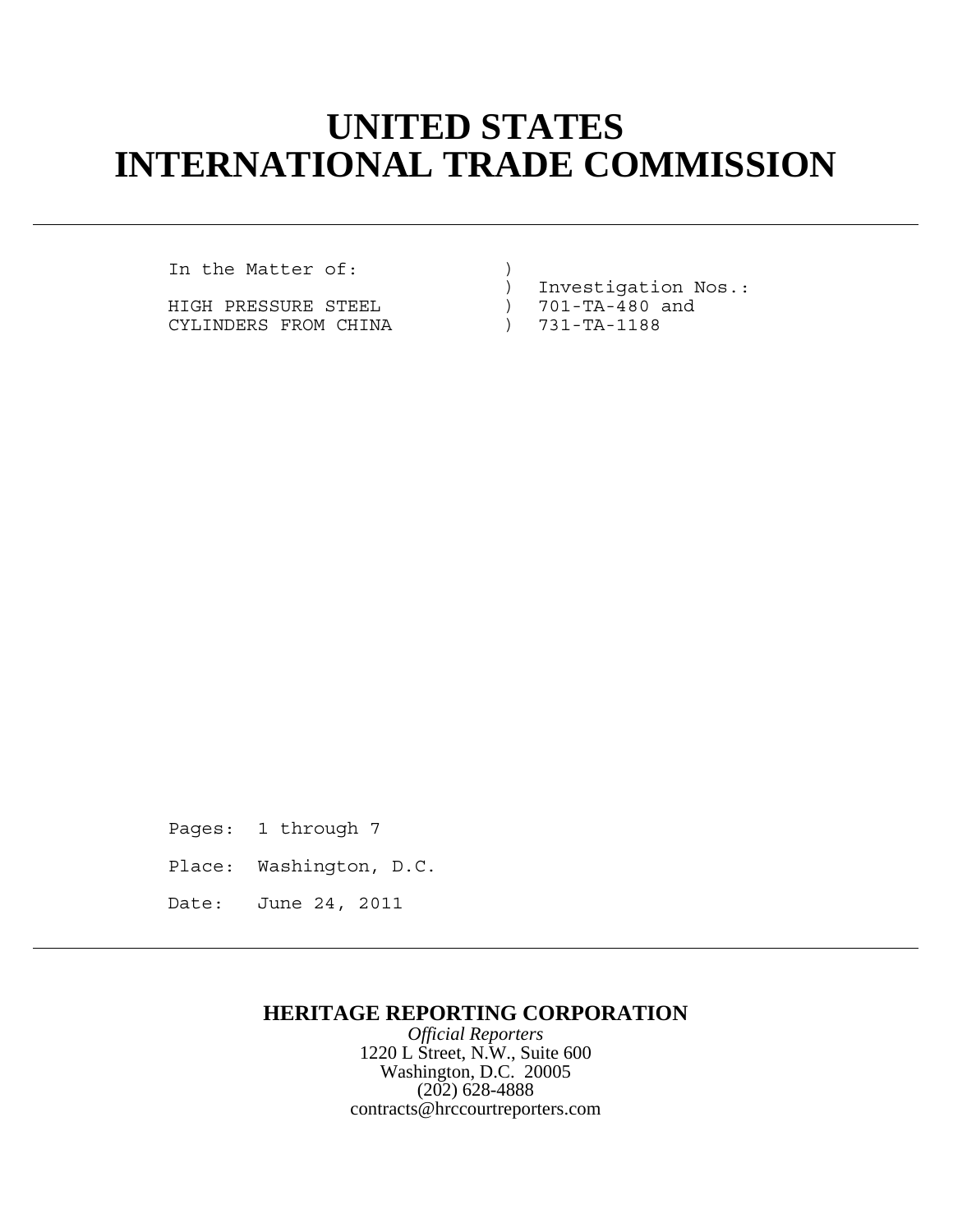### THE UNITED STATES INTERNATIONAL TRADE COMMISSION

| In the Matter of:    |                       |
|----------------------|-----------------------|
|                      | ) Investigation Nos.: |
| HIGH PRESSURE STEEL  | ) 701-TA-480 and      |
| CYLINDERS FROM CHINA | $) 731 - TA - 1188$   |

Friday June 24, 2011

Room 110 U.S. International Trade Commission 500 E Street, SW Washington, D.C.

The meeting commenced, pursuant to notice, at 10:01 a.m., before the Commissioners of the United States International Trade Commission, the Honorable DEANNA TANNER OKUN, Chairman, presiding.

APPEARANCES:

On behalf of the International Trade Commission:

Commissioners:

DEANNA TANNER OKUN, CHAIRMAN (presiding) IRVING A. WILLIAMSON, VICE CHAIRMAN (via telephone) CHARLOTTE R. LANE, COMMISSIONER (via telephone) DANIEL R. PEARSON, COMMISSIONER (via telephone) SHARA L. ARANOFF, COMMISSIONER DEAN A. PINKERT, COMMISSIONER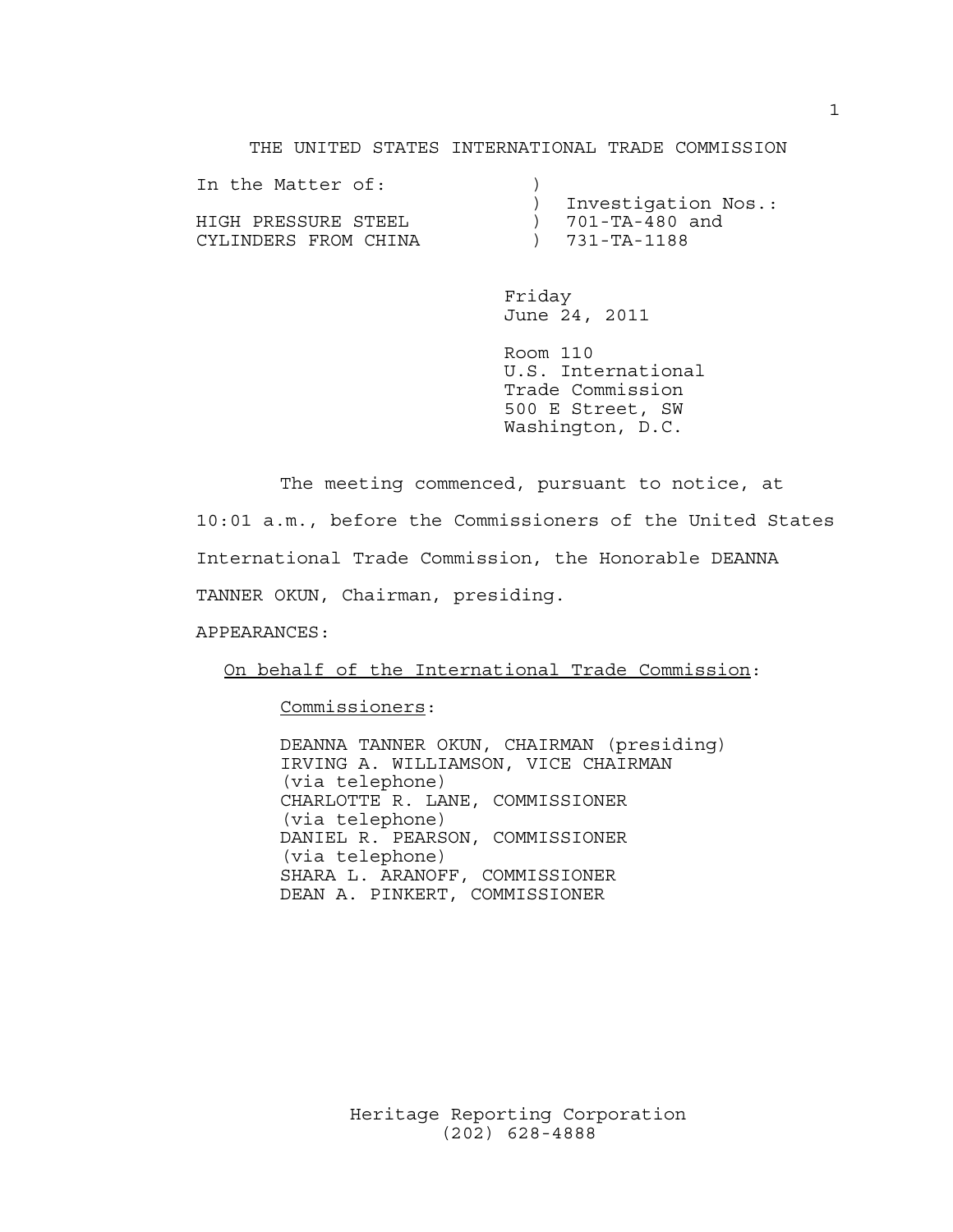APPEARANCES (continued):

Staff:

EDWARD PETRONZIO, INVESTIGATOR KARL TSUJI, INTERNATIONAL INDUSTRY ANALYST CLARK WORKMAN, ECONOMIST CHARLES YOST, ACCOUNTANT-AUDITOR MICHAEL HALDENSTEIN, ATTORNEY-ADVISOR JAMES McCLURE, SUPERVISORY INVESTIGATOR

JAMES R. HOLBEIN, SECRETARY TO THE COMMISSION SHARON BELLAMY, HEARINGS AND MEETINGS ASSISTANT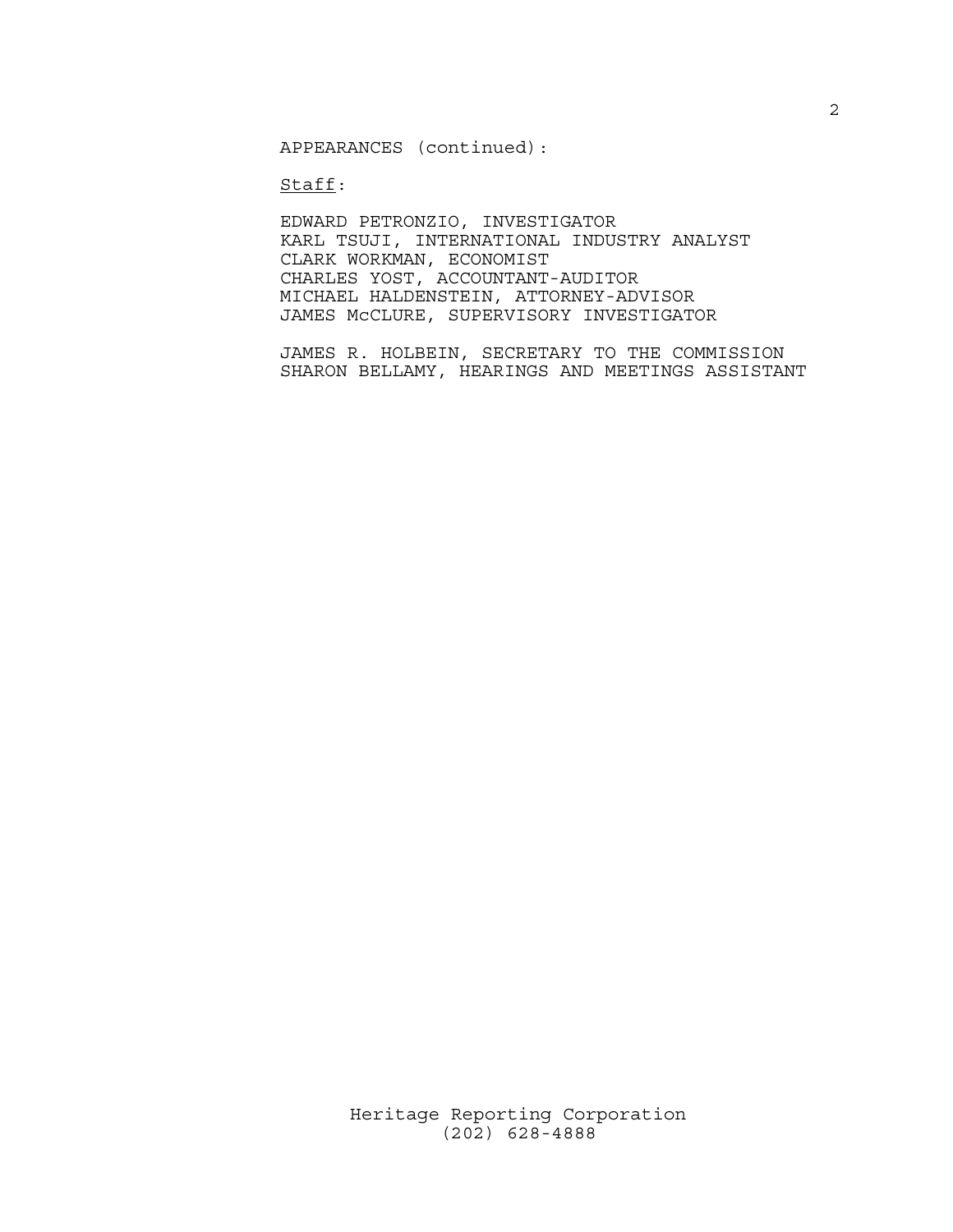## I N D E X

| Agenda for Future Meetings: none                                                                | 4 |
|-------------------------------------------------------------------------------------------------|---|
| Minutes:<br>none                                                                                | 4 |
| Ratification List: none                                                                         | 4 |
| Inv. No. 701-TA-480 and 731-TA-1188 (Preliminary)<br>(High Pressure Steel Cylinders from China) | 4 |
| Outstanding Action Jackets: none                                                                | 4 |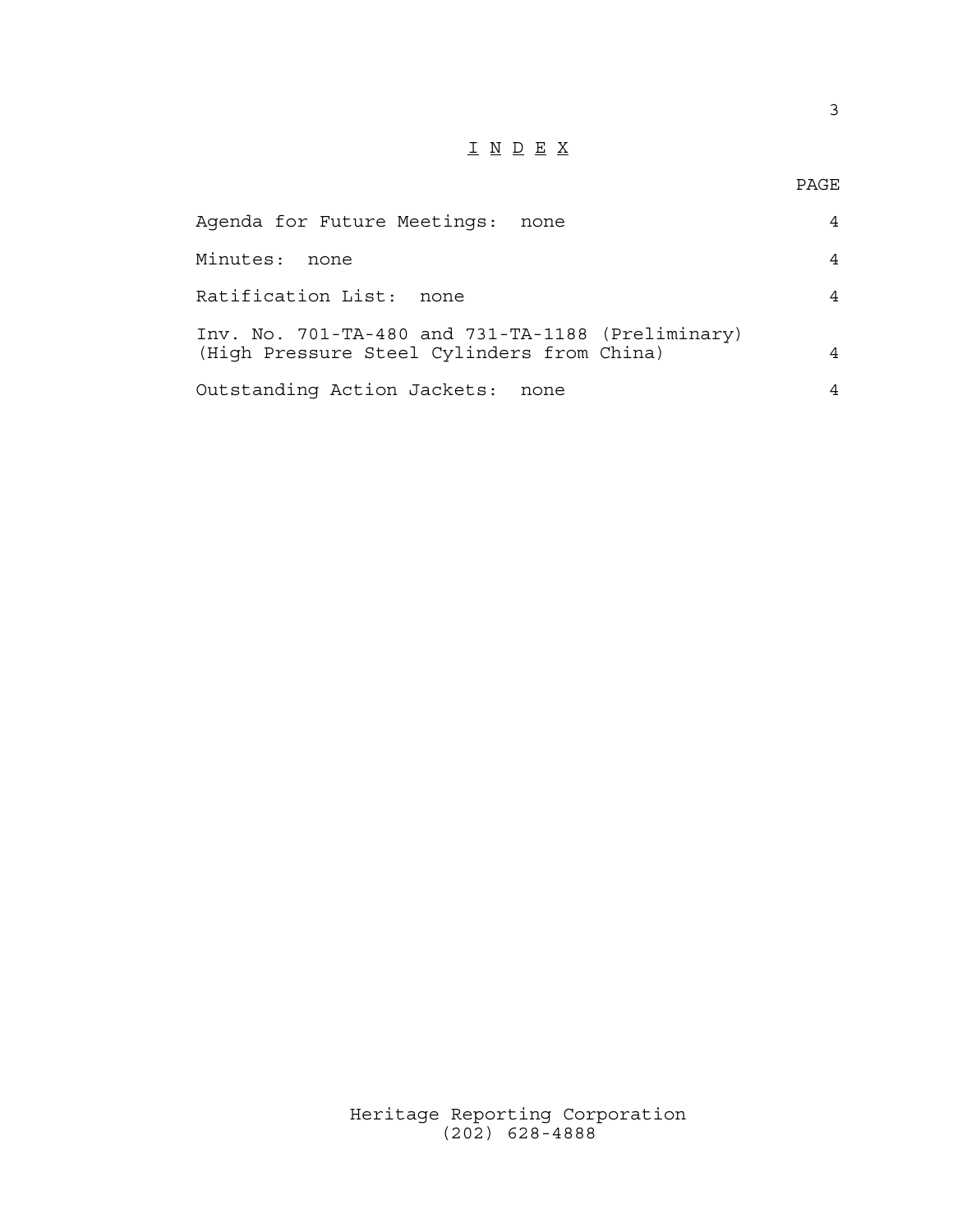| $\mathbf 1$    | $\underline{P} \underline{R} \underline{O} \underline{C} \underline{E} \underline{E} \underline{D} \underline{I} \underline{N} \underline{G} \underline{S}$ |
|----------------|-------------------------------------------------------------------------------------------------------------------------------------------------------------|
| $\overline{a}$ | (10:01 a.m.)                                                                                                                                                |
| 3              | CHAIRMAN OKUN: Good morning. This meeting                                                                                                                   |
| 4              | of the U.S. International Trade Commission will now                                                                                                         |
| 5              | come to order. Welcome to Vice Chairman Williamson                                                                                                          |
| 6              | and Commissioners Lane and Pearson, who are                                                                                                                 |
| 7              | participating by telephone this morning.                                                                                                                    |
| 8              | ALL: Good morning.                                                                                                                                          |
| 9              | CHAIRMAN OKUN: There is no agenda for                                                                                                                       |
| 10             | future meetings, minutes, ratification lists, or                                                                                                            |
| 11             | outstanding action jackets to consider. Therefore, we                                                                                                       |
| 12             | will turn to the vote in Investigation No. 701-TA-480                                                                                                       |
| 13             | and 731-TA-1188, preliminary, High Pressure Steel                                                                                                           |
| 14             | Cylinders from China.                                                                                                                                       |
| 15             | Welcome to Mr. McClure and the other members                                                                                                                |
| 16             | of the staff who participated in this investigation.                                                                                                        |
| 17             | Are there any questions for the staff?                                                                                                                      |
| 18             | (No response.)                                                                                                                                              |
| 19             | CHAIRMAN OKUN: Are there any additions or                                                                                                                   |
| 20             | corrections to the staff report?                                                                                                                            |
| 21             | Jim McClure, Office of<br>MR. MCCLURE:                                                                                                                      |
| 22             | Investigations. Madame Chairman, the report may be                                                                                                          |
| 23             | approved, subject to the revisions contained in Office                                                                                                      |
| 24             | of Investigations Memorandum INV-JJ-074 dated June 21,                                                                                                      |
| 25             | 2011.                                                                                                                                                       |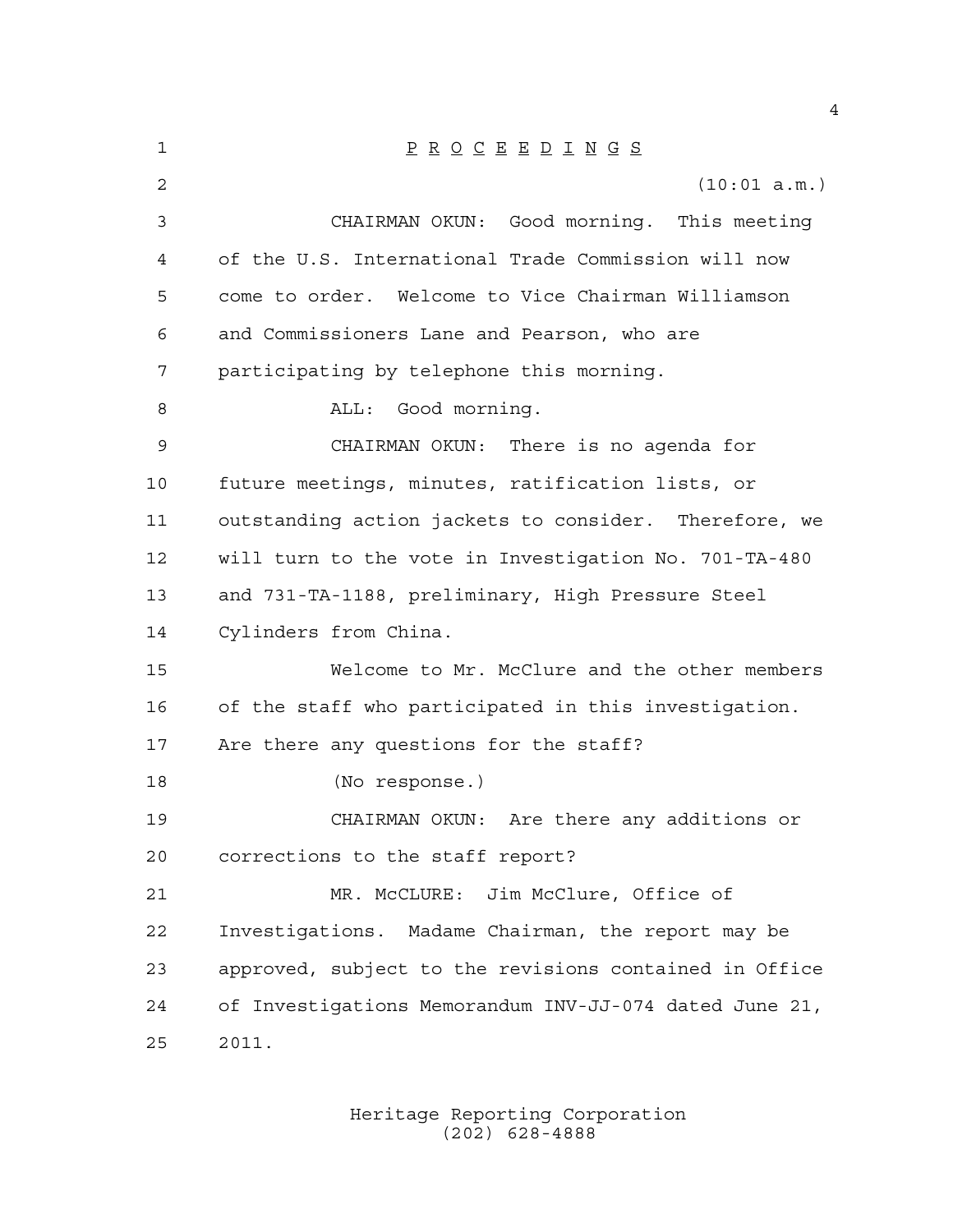CHAIRMAN OKUN: Thank you. Is there any objection to approval of the staff report, as revised? (No response.) CHAIRMAN OKUN: Hearing none, it is approved. Mr. Secretary, will you please call the roll? MR. HOLBEIN: Commissioner Pearson. COMMISSIONER PEARSON: I vote in the affirmative. MR. HOLBEIN: Commissioner Pinkert. COMMISSIONER PINKERT: I vote in the affirmative. MR. HOLBEIN: Commissioner Aranoff. COMMISSIONER ARANOFF: I vote in the affirmative. MR. HOLBEIN: Commissioner Okun. CHAIRMAN OKUN: I vote in the affirmative. MR. HOLBEIN: Commissioner Lane. COMMISSIONER LANE: I vote in the affirmative. MR. HOLBEIN: And Commissioner Williamson. VICE CHAIRMAN WILLIAMSON: I concur with my colleagues. MR. HOLBEIN: Madame Chairman, the Commissioner has reached an affirmative determination.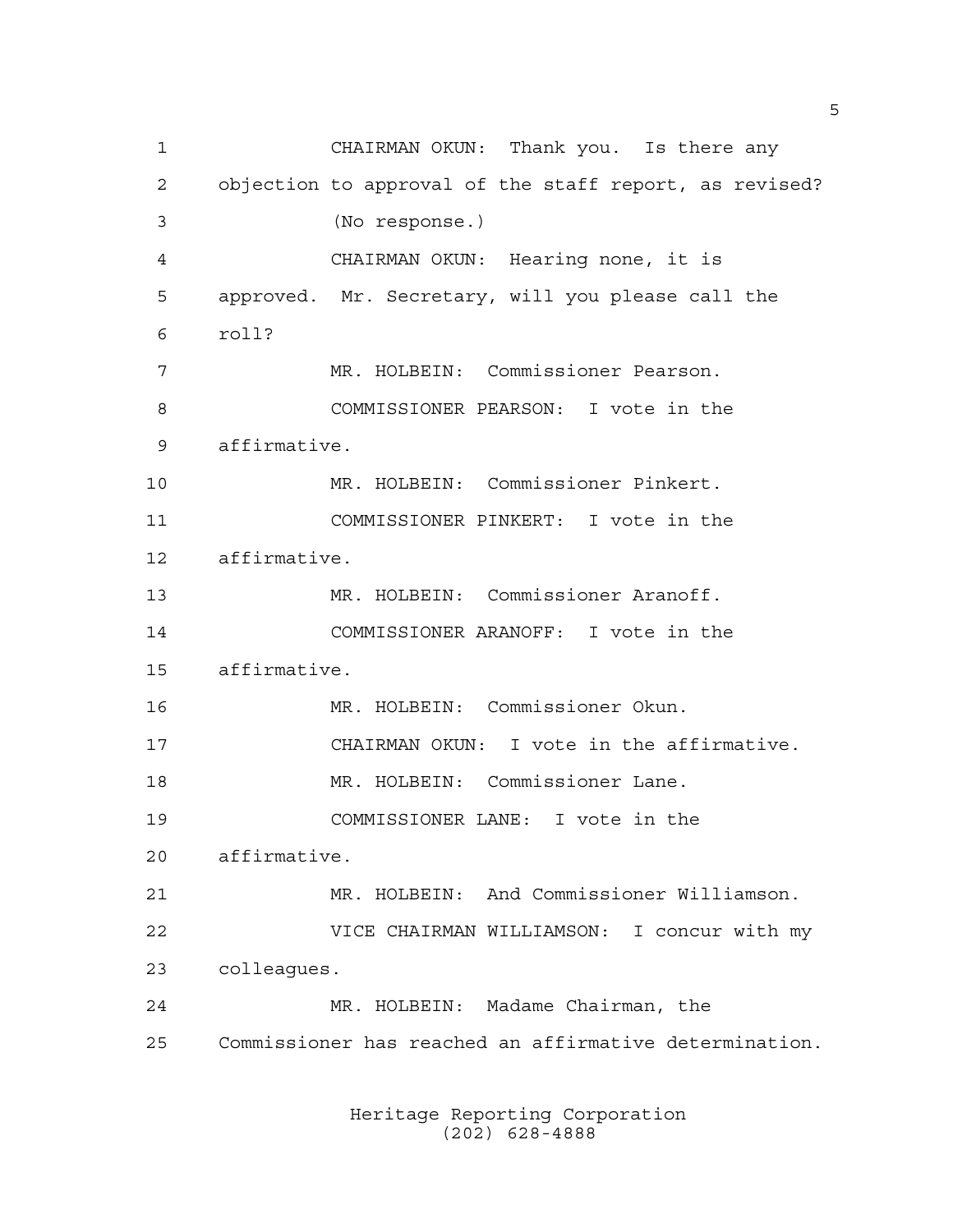CHAIRMAN OKUN: Thank you, Mr. Secretary. Further information regarding the determinations will be in a press release. Commissioners' opinions are currently scheduled to be transmitted to the Department of Commerce on or before July 5, 2011. Thank you again to the staff who participated in the investigation. With no other business to come before the Commission, this meeting is adjourned. (Whereupon, at 10:03 a.m, the meeting in the above-entitled matter was adjourned.) // //  $14 /$  // //  $17 /$  // //  $20 /$  $21 /$  $22 / /$  //  $24 /$  $25 / /$